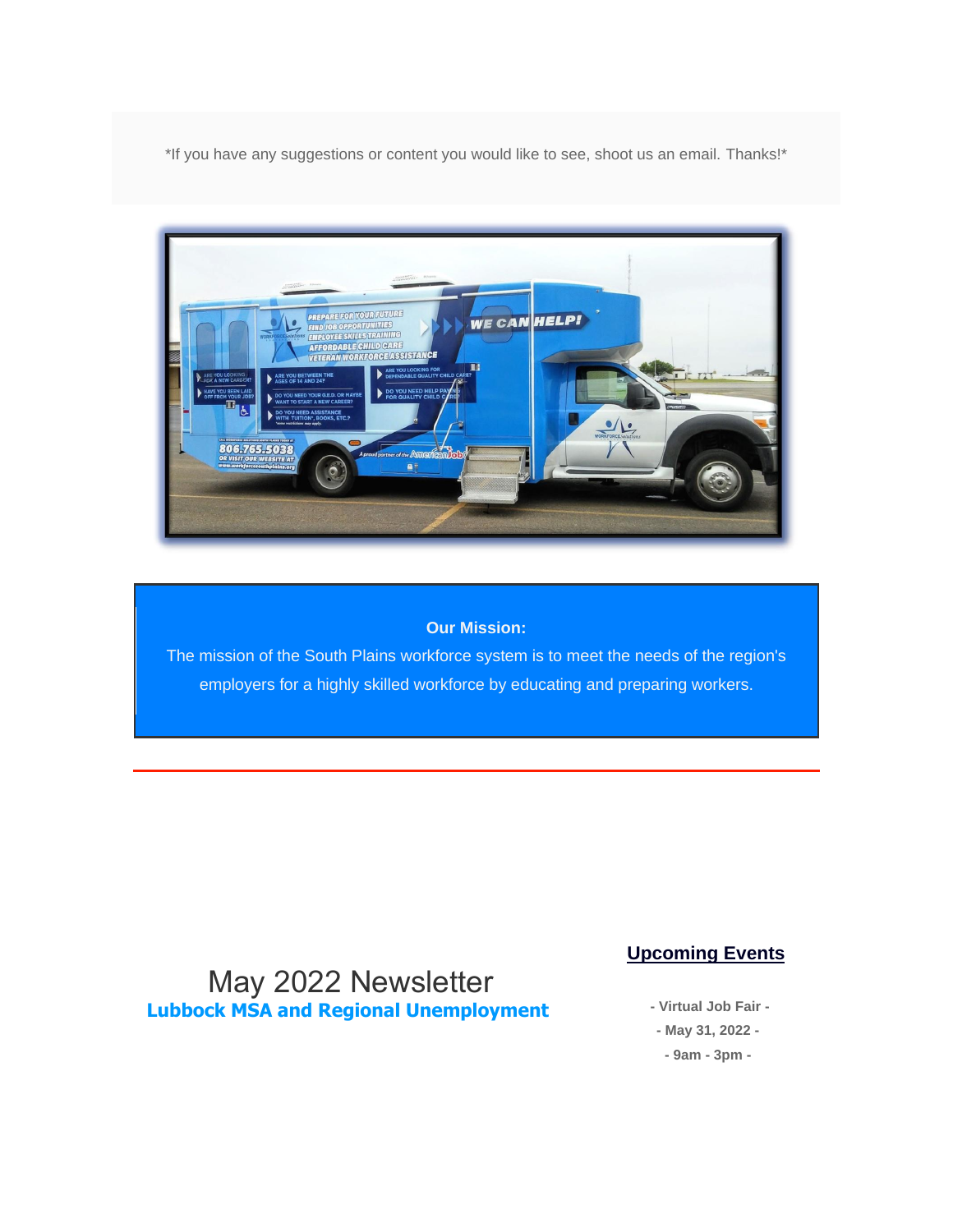Lubbock's MSA unadjusted unemployment rate for April 2022 is 2.8%, down from March's adjusted rate of 3.0%. Amarillo and Austin-Round Rock recorded the lowest, not seasonally adjusted, unemployment rate at 2.5%, followed by College Station-Bryan at 2.7 percent, then Lubbock at 2.8%.

\*Employment estimates released by TWC are produced in cooperation with the U.S. Department of Labor's Bureau of Labor Statistics. All estimates are subject to revision. To access this and more employment data, visit [T](https://spworkforce.us12.list-manage.com/track/click?u=385d6e09e627cad3fffc9d93f&id=39c3fcd927&e=516b2a2ead)[exasLMI.com](https://spworkforce.us12.list-manage.com/track/click?u=385d6e09e627cad3fffc9d93f&id=b699d48b77&e=516b2a2ead)[.](https://spworkforce.us12.list-manage.com/track/click?u=385d6e09e627cad3fffc9d93f&id=e41edaca5e&e=516b2a2ead)

**The TWC Lubbock MSA and South Plains WDA Economic Profiles provide a breakdown of employment by industry. Click on the images to the right to access the profiles.**

**Hosted by - Workforce Solutions - - South Plains -**

**- Virtual Job Fair - - June 2022 -**

- **- Date and Time TBD -**
- **- Workforce Solutions - - South Plains -**
- **- In-person Job Fair -**
- **- October 20, 2022 -**
- **- Lubbock Memorial Civic Center - - 10:00am - 2:00pm -**

**(Image located on page 3)**





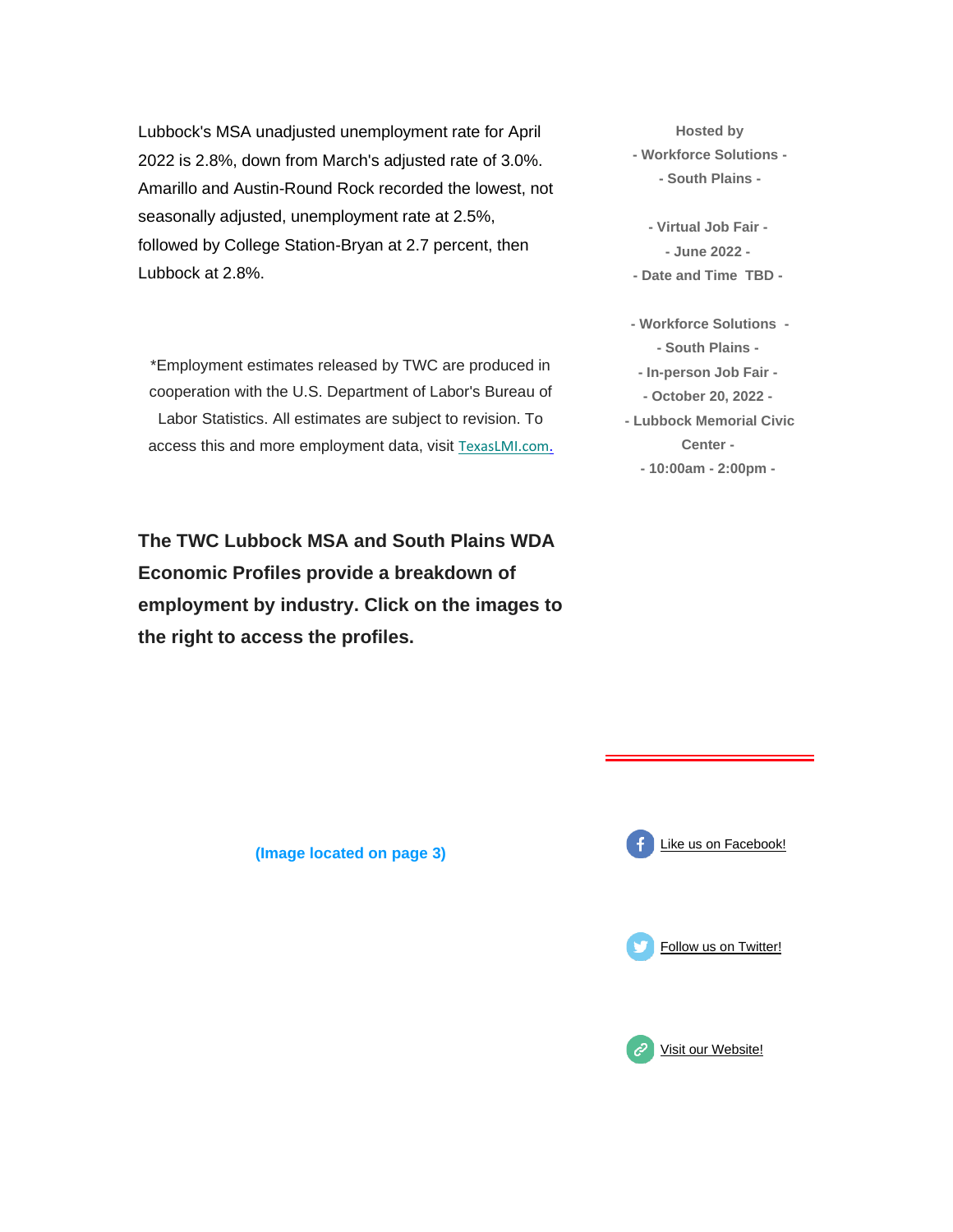#### **CURRENT EMPLOYMENT STATISTICS**

Metro Areas (Seasonally Adjusted)

| <b>Metro Areas</b>               | Apr<br>2017 | Monthly<br>Change | Annual<br>Change | Annual %<br>Change | (MSA) |
|----------------------------------|-------------|-------------------|------------------|--------------------|-------|
| <b>Abilene MSA</b>               | 68,100      | 100               | 700              | 1.0                |       |
| Amarillo MSA                     | 121,300     | $-1,100$          | 1,200            | 1.0                |       |
| <b>Austin-Round Rock MSA</b>     | 1,021,900   | $-400$            | 29,300           | 3.0                |       |
| <b>Beaumont-Port Arthur MSA</b>  | 164,000     | 900               | $-800$           | $-0.5$             |       |
| Brownsville-Harlingen MSA        | 143,000     | 100               | 2,700            | 1.9                |       |
| <b>College Station-Bryan MSA</b> | 115,900     | $-400$            | 2,500            | 2.2                |       |
| Corpus Christi MSA               | 192,400     | $-100$            | 1,400            | 0.7                |       |
| Dallas-FW-Arlington MSA          | 3,582,400   | $-18,000$         | 99,600           | 2.9                |       |
| Dallas-Plano-Irving MD           | 2,555,000   | $-15,600$         | 76,600           | 3.1                |       |
| Fort Worth-Arlington MD          | 1,027,800   | $-3,200$          | 22,600           | 2.2                |       |
| El Paso MSA                      | 317,000     | 400               | 9,200            | 3.0                |       |
| <b>Houston MSA</b>               | 3,044,300   | 13,700            | 44,000           | 1.5                |       |
| Killeen-Temple MSA               | 146,600     | 500               | 3,600            | 2.5                |       |
| Laredo MSA                       | 104,000     | 100               | 2,300            | 2.3                |       |
| Longview MSA                     | 96,700      | 300               | $-600$           | $-0.6$             |       |
| Lubbock MSA                      | 146,300     | $-1,000$          | 800              | 0.5                |       |
| <b>McAllen MSA</b>               | 256,700     | 600               | 4,900            | 1.9                |       |
| <b>Midland MSA</b>               | 87,800      | $-100$            | 100              | 0.1                |       |
| Odessa MSA                       | 69,800      | 100               | $-200$           | $-0.3$             |       |
| San Angelo MSA                   | 48,600      | 400               | $-500$           | $-1.0$             |       |
| San Antonio MSA                  | 1,035,600   | 3,800             | 24,800           | 2.5                |       |
| Sherman-Denison MSA              | 47,000      | 100               | 1,000            | 2.2                |       |
| Texarkana MSA                    | 60,200      | $-500$            | $-800$           | $-1.3$             |       |
| <b>Tyler MSA</b>                 | 106,200     | 400               | 2,300            | 2.2                |       |
| Victoria MSA                     | 42,000      | 200               | $-300$           | $-0.7$             |       |
| Waco MSA                         | 120,400     | 600               | 2,200            | 1.9                |       |
| Wichita Falls MSA                | 58,000      | 400               | $-100$           | $-0.2$             |       |

#### **Highlights**

- sonally adjusted) industry data venteen of 26 areas grew in April r a combined increase of 22,700<br>bs. Nineteen areas grew over the ar, while seven areas contracted.
- e Houston-The Woodlands-Sugar<br>nd MSA accounted for more than If of all area employment gains<br>er the month. The MSA increased annual growth rate to 1.5 percent.
- e San Angelo MSA grew fastest in Contrastigation of the process of the secondary contrast of the secondary state in the secondary state of the Secondary state of the Secondary state of the Secondary state of the Secondary of the Secondary of the Secondary
- the Dallas-Plano-Irving MD led in<br>ttual and percentage job growth<br>nnually. Professional and Business<br>ervices led all major industries with<br>1,000 positions gained, followed by isure and Hospitality with 10,900<br>os added.
- ne Beaumont-PA and the Texarka-<br>MSAs lost the most jobs annually.<br>he loss of 2,100 jobs in Retail was imarily responsible for the con-<br>action in the Beaumont-PA MSA, nile employment losses in Texarka-<br>were spread across industries.



#### **(Image located on page 6)**



fin [Follow us on LinkedIn!](https://spworkforce.us12.list-manage.com/track/click?u=385d6e09e627cad3fffc9d93f&id=62990dbc73&e=516b2a2ead)



#### **Click image to view full report:** Lubbock Metropolitan Statistical Area (MSA)

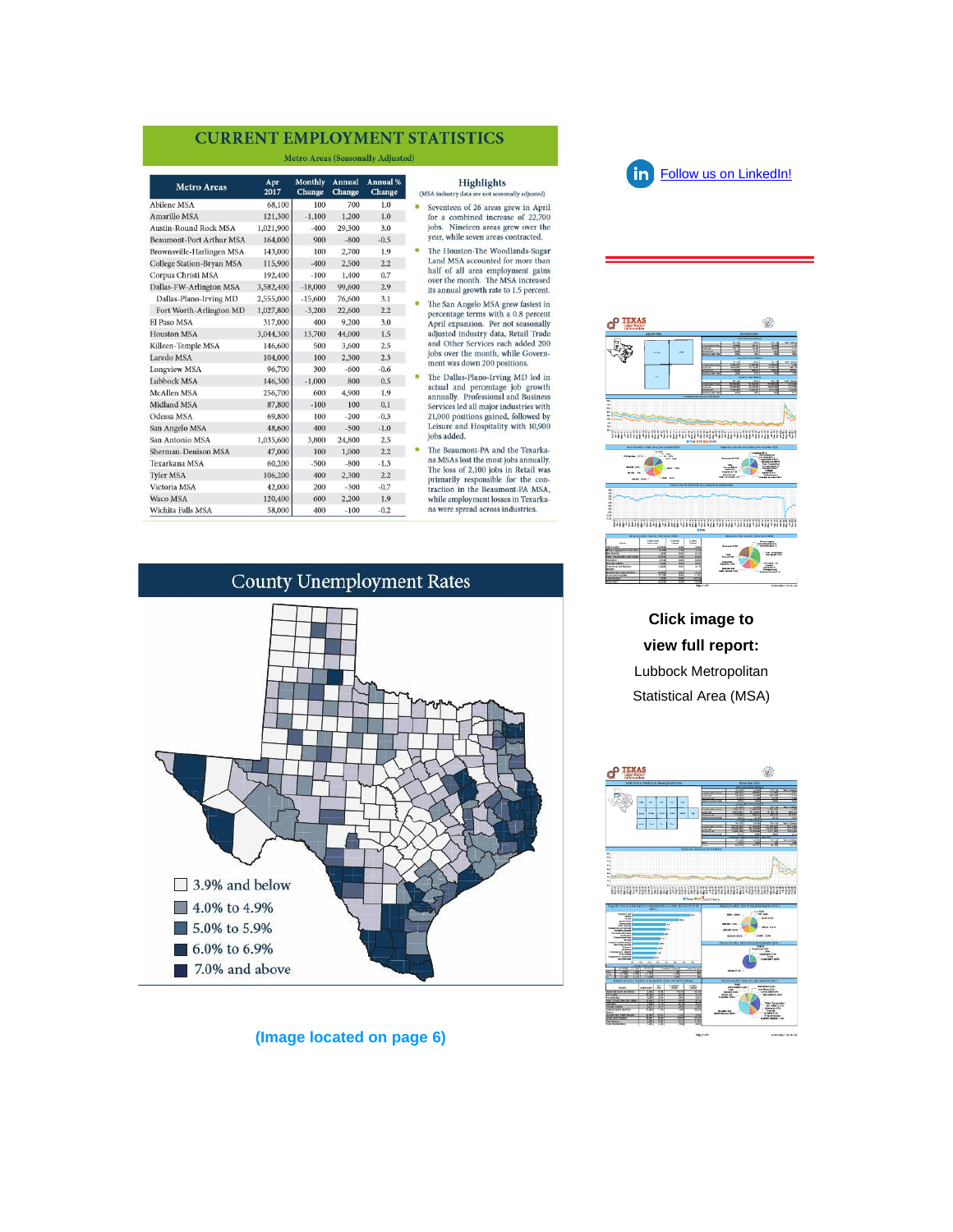**Click image to view full report:**

South Plains Regional Workforce Development Area (WDA)

|                    |                |               |                               |                 |                | <b>SZEROCK</b> |                                   |                                                                   |                |                    |                           |                                       |                 |
|--------------------|----------------|---------------|-------------------------------|-----------------|----------------|----------------|-----------------------------------|-------------------------------------------------------------------|----------------|--------------------|---------------------------|---------------------------------------|-----------------|
|                    |                |               | <b>November 30</b>            |                 |                |                | <b>Culturbary 20</b>              |                                                                   |                | <b>Boxenber 28</b> |                           |                                       |                 |
| m                  |                |               | Ass freeholds facts Equipment |                 |                |                |                                   | bendangan kata katas tana Itaataanan Intanananan Itaa Indonesia I |                |                    | advanced a                | <b><i><u>Technology Texts</u></i></b> |                 |
| Texas.             | <b>State</b>   |               | 14.204.577 13.075.334         |                 |                |                | LIPS OLD BUILDING MAIL IS SERVED. | 938,545                                                           |                |                    | 6.3 14.300.475 15.720.115 | <b>453, 112</b>                       | 3.40            |
| $1 - 8000$         | haria          | <b>NO BOX</b> | 152,773                       | 20,000 5.2      |                | 152.447        | 154,395                           | 8.18%                                                             | 58             | <b>MA STO</b>      | 350,249                   | 4.827                                 | 26              |
| <b>South Hairs</b> | late           | 306,841       | 195,83                        | 13,830 6.6      |                | 398, 658       | 107,681                           | 13,149                                                            | 1.1            | 311,892            | 305,180                   | s.east                                | 18              |
| <b>Salim</b>       | Courte         | 1280          | 1.138                         |                 | sxal s.al      | 3,172          | 2,368                             | 185 <sup></sup>                                                   | 4.8            | 2,415              | 2,310                     | <b>x</b>                              | 14              |
| <b>Tachese</b>     | <b>Country</b> | 1,674         | $\sim$                        |                 | arl and        | 3,119          | 1,641                             | $^{*}$                                                            | 7.9            | 1,864              | 1,049                     | 35                                    | 3.2             |
| <b>Centre</b>      | County         | 3,413         | 1,766                         |                 | 141 K.I.       | 3,472          | 3,856                             | 114                                                               | $\ddot{}$      | 1,414              | 3.570                     | m                                     | 1H              |
| Didiere            | Courte         | 649           | saal                          |                 | $41 - 7.8$     | sol            | \$25                              |                                                                   | $28$ 5.8       | <b>SSA</b>         | 535                       | zd                                    | 42              |
| <b>Taxab</b>       | <b>Country</b> | 7.441         | 2.284                         |                 | $362 - 6.6$    | 3.532          | 3.179                             | 12d                                                               | 5.4            | 5.516              | 2,425                     | зd                                    | $\overline{16}$ |
| <b>Sana</b>        | Courte         | 3.147         | LEM                           |                 | <b>SYN</b> 8.1 | 3,116          | 3,000                             |                                                                   | LEE Aud        | 3,315              | 3,100                     | <b>KR</b>                             | 24              |
| m                  | <b>Country</b> | 11,580        | 10,807                        |                 | $x + 1 = 1$    | 13,763         | 11.003                            | 686                                                               | 5.19           | 11,954             | 11,495                    | sel                                   | $\sim$          |
| Rodrig             | <b>Charles</b> | 11,599        | 10,209                        |                 | wel as         | 11,148         | 18,345                            | AFE <sup></sup>                                                   | $\rightarrow$  | 11,233             | 33,900                    | 111                                   | 2.8             |
| Seg                | Courty         | 220           | 218                           |                 | s122           | ziol           | 328                               | ×                                                                 | 1.3            | 230                | 226                       | $\overline{a}$                        | 1.7             |
| <b>Lends</b>       | County         | 5.131         | 4,506                         |                 | $323$ $63$     | 5,206          | 4.55                              | 24d                                                               | $\overline{a}$ | 5,220              | 5,040                     | w                                     | 14              |
| <b>HALLS</b>       | <b>County</b>  | 197,726       | <b>SEP ASS</b>                | 9.749 S.H.      |                | ESS MAY        | 149,747                           | <b>TANK</b>                                                       | 5.4            | 114, 114           | 155, 184                  | 4,915                                 | nal             |
| <b>Select</b>      | loans          | 221           | 1.5%                          |                 | 173 64         | 3,779          | 2,610                             | <b>Diff</b>                                                       | $\overline{a}$ | 1,754              | 2.672                     | m                                     | 2.6             |
| <b>Modey</b>       | Courty         | 441           | c15                           |                 | 23 5.2         | 463            | 441                               |                                                                   | 22 43          | C11                | m                         |                                       | 16 14           |
| <b>hara</b>        | Courty         | 4,836         | 4,400                         |                 | cri sal        | 4,900          | 4.552                             | 14H                                                               | 73             | 4,808              | 4.739                     | <b>THE</b>                            | a si            |
| <b>Touchum</b>     | County         | 1,682         | 3,400                         |                 | outpa          | 1,883          | 1,487                             |                                                                   | and soul       | 1,642              | 3,530                     | <b>TII</b>                            | 10              |
| <b>LARGER</b>      | юv             | 132,895       | 114,567                       | $0.3341 \leq 1$ |                | 133,543        | 125,685                           | card.                                                             |                | 114, 174           | <b>TRN 656</b>            | 3,516                                 | 26              |

**Click image to view full report:**  Lubbock LAUS County-by-County Unemployment Rates

# **For a More Creative Brain Follow These 5 Steps** *written by* [JAMES](https://spworkforce.us12.list-manage.com/track/click?u=385d6e09e627cad3fffc9d93f&id=148d2ba455&e=516b2a2ead)

[CLEAR](https://spworkforce.us12.list-manage.com/track/click?u=385d6e09e627cad3fffc9d93f&id=148d2ba455&e=516b2a2ead)**,** [CREATIVITY](https://spworkforce.us12.list-manage.com/track/click?u=385d6e09e627cad3fffc9d93f&id=675b5c79fe&e=516b2a2ead)**,** [PRODUCTIVITY](https://spworkforce.us12.list-manage.com/track/click?u=385d6e09e627cad3fffc9d93f&id=fe971a0e3d&e=516b2a2ead)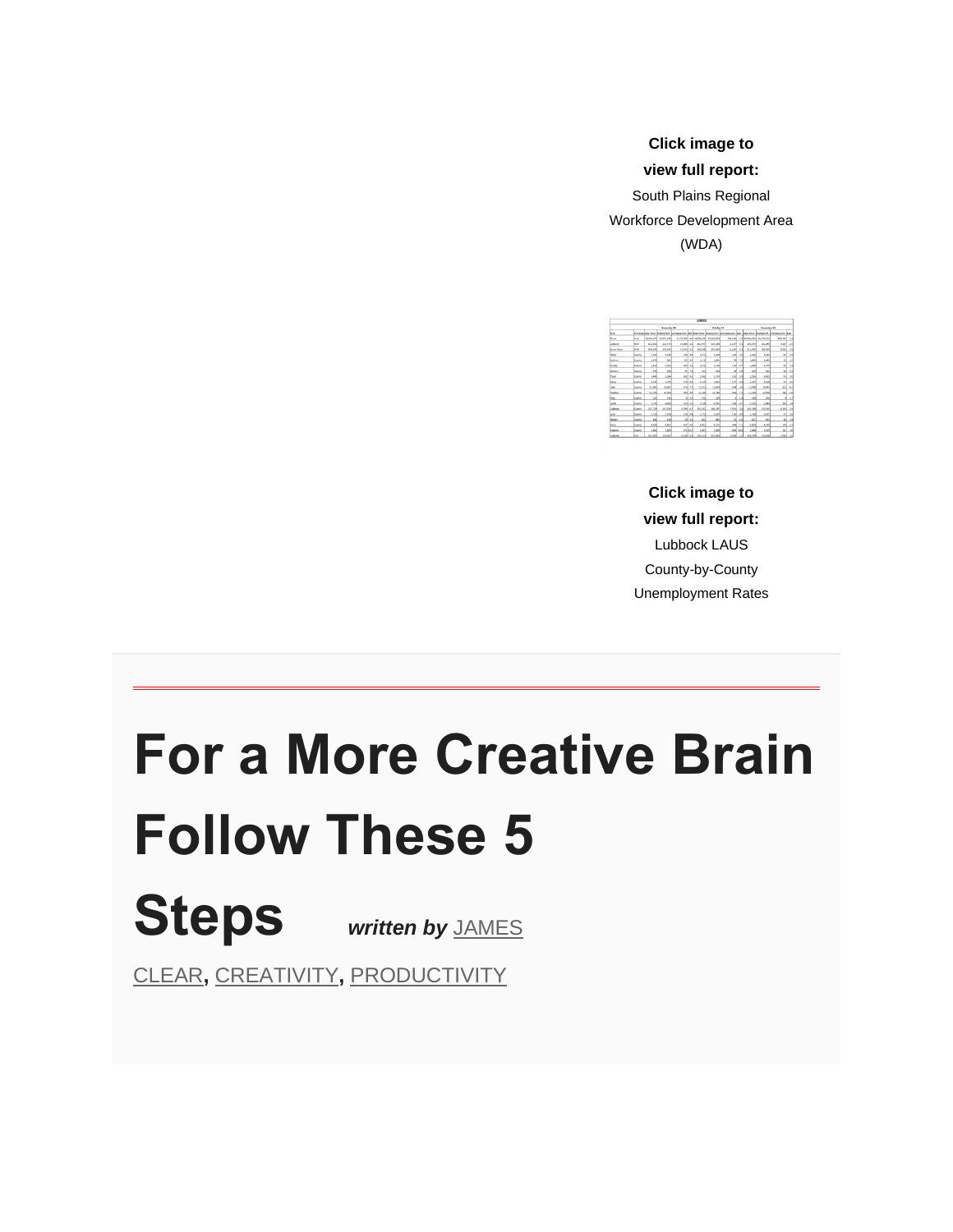Nearly all great ideas follow a similar [creative process](https://spworkforce.us12.list-manage.com/track/click?u=385d6e09e627cad3fffc9d93f&id=1f59e0a536&e=516b2a2ead) and this article explains how this process works. Understanding this is important because creative thinking is one of the most useful skills you can possess. Nearly every problem you face in work and in life can benefit from innovative solutions, lateral thinking, and creative ideas.

Anyone can learn to be creative by using these five steps. That's not to say being creative is easy. Uncovering your creative genius [requires courage](https://spworkforce.us12.list-manage.com/track/click?u=385d6e09e627cad3fffc9d93f&id=dd1dfd243f&e=516b2a2ead) and tons [of practice](https://spworkforce.us12.list-manage.com/track/click?u=385d6e09e627cad3fffc9d93f&id=bb5357f974&e=516b2a2ead). However, this five-step approach should help demystify the creative process and illuminate the path to more innovative thinking.

To explain how this process works, let me tell you a short story.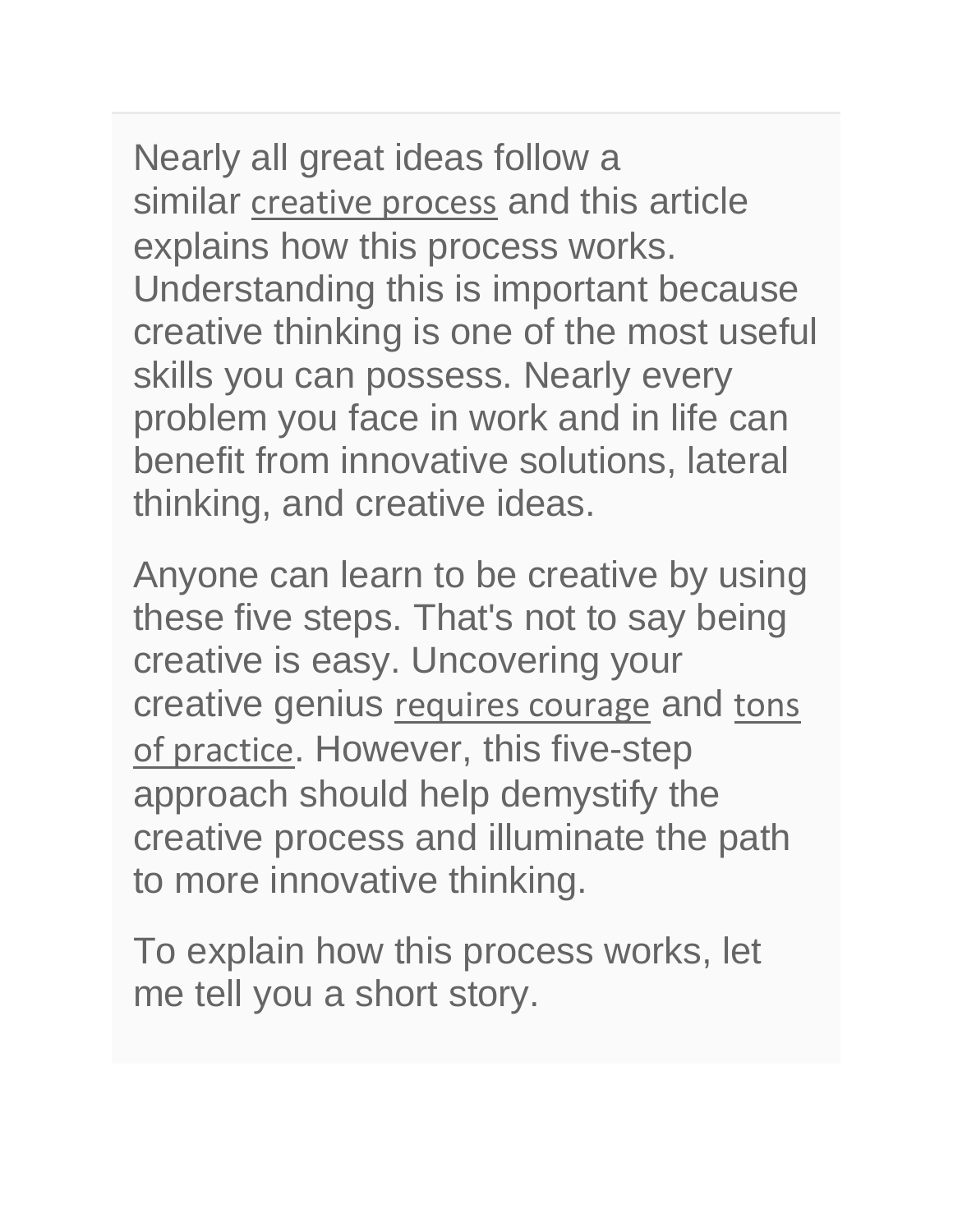# **A Problem in Need of a Creative Solution**

In the 1870s, newspapers and printers faced a very specific and very costly problem. Photography was a new and exciting medium at the time. Readers wanted to see more pictures, but nobody could figure out how to print images quickly and cheaply.

For example, if a newspaper wanted to print an image in the 1870s, they had to commission an engraver to etch a copy of the photograph onto a steel plate by hand. These plates were used to press the image onto the page, but they often broke after just a few uses. This process of photoengraving, you can imagine, was remarkably time consuming and expensive.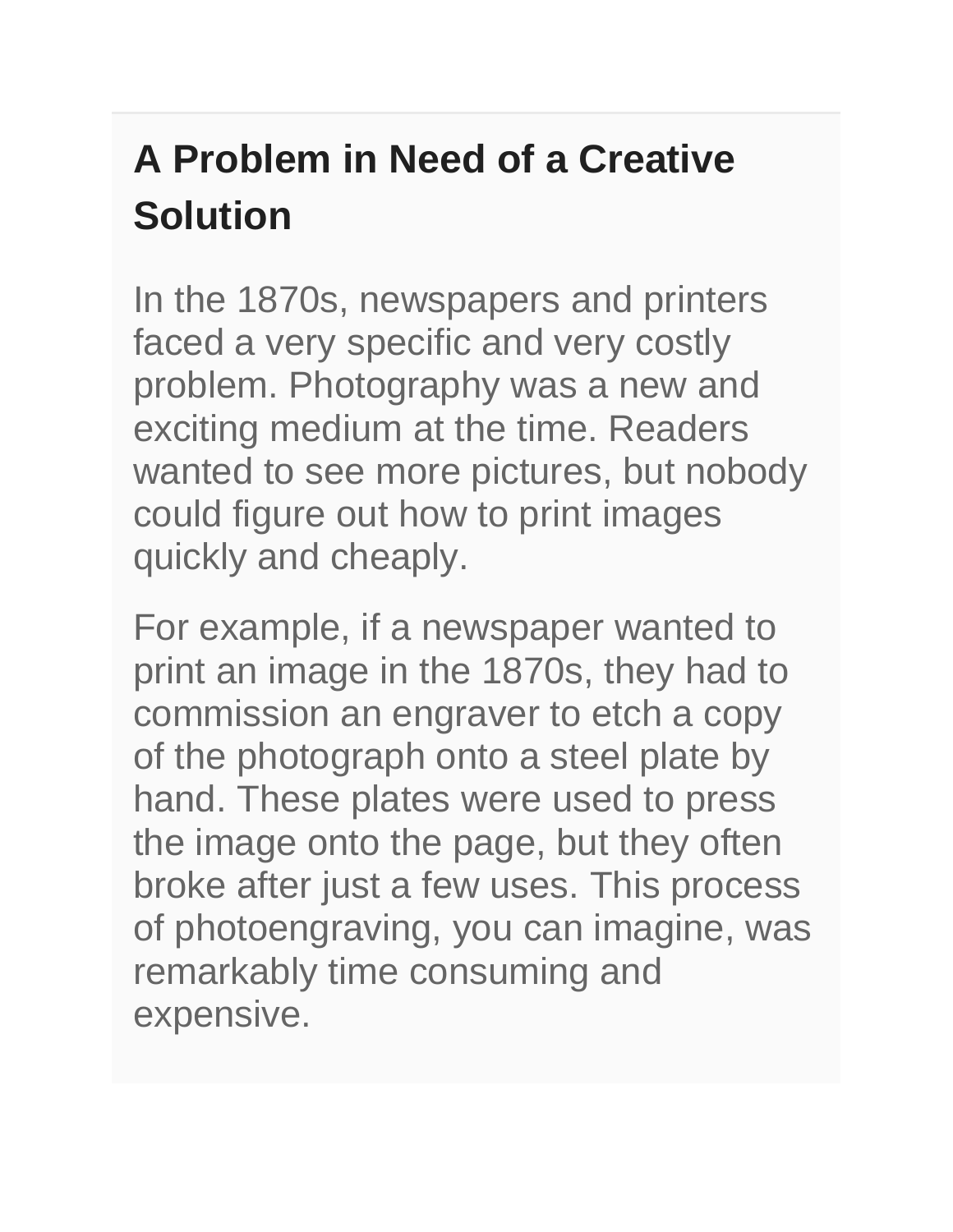The man who invented a solution to this problem was named Frederic Eugene Ives. He went on to become a trailblazer in the field of photography and held over 70 patents by the end of his career. His story of creativity and innovation, which I will share now, is a useful case study for understanding the 5 key steps of the creative process.

## **A Flash of Insight**

Ives got his start as a printer's apprentice in Ithaca, New York. After two years of learning the ins and outs of the printing process, he began managing the photographic laboratory at nearby Cornell University. He spent the rest of the decade experimenting with new photography techniques and learning about cameras, printers, and optics.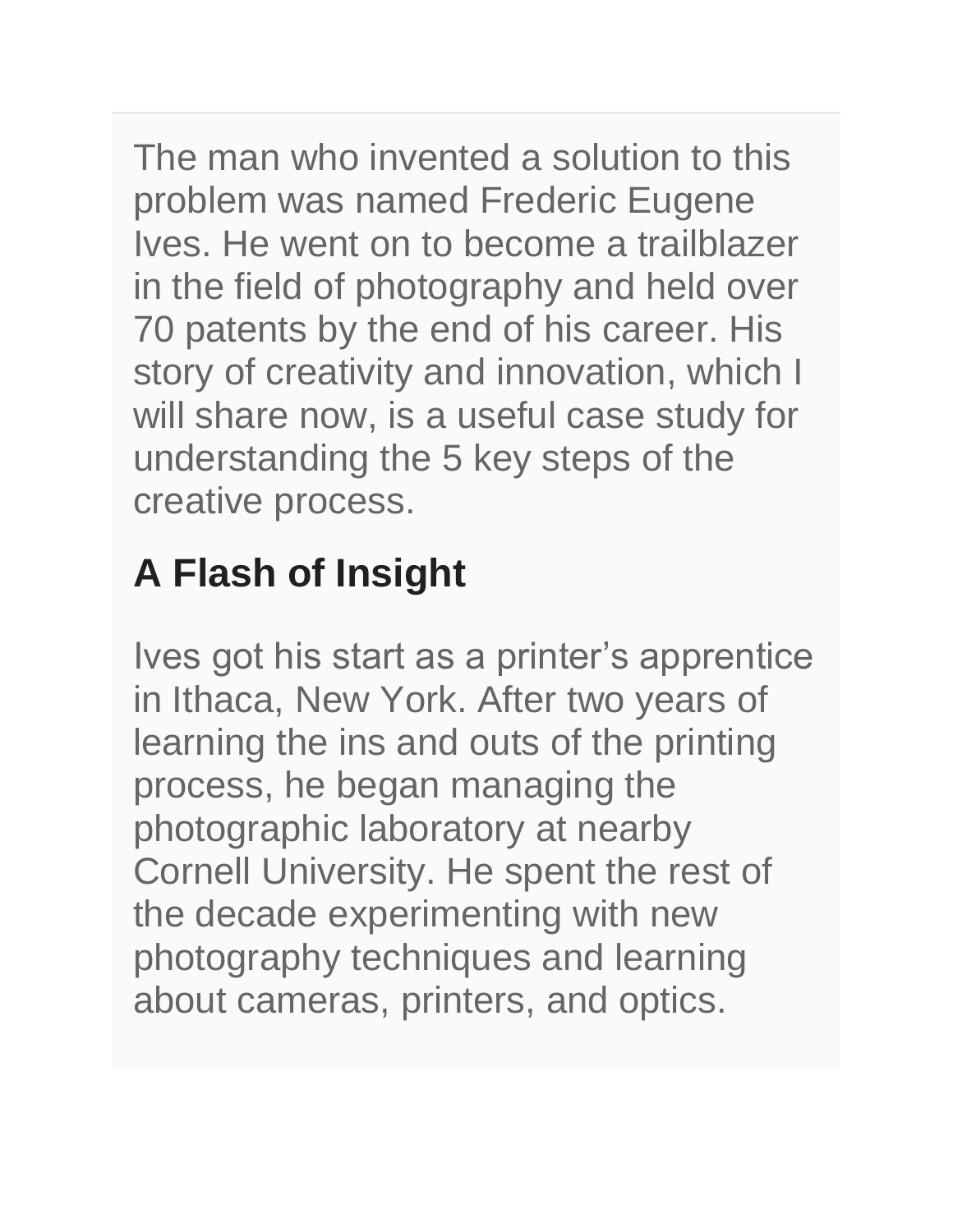In 1881, Ives had a flash of insight regarding a better printing technique.

"While operating my photostereotype process in Ithaca, I studied the problem of halftone process," Ives said. "I went to bed one night in a state of brain fog over the problem, and the instant I woke in the morning saw before me, apparently projected on the ceiling, the completely worked out process and equipment in operation."<sup>1</sup>

Ives quickly translated his vision into reality and patented his printing approach in 1881. He spent the remainder of the decade improving upon it. By 1885, he had developed a simplified process that delivered even better results. The Ives Process, as it came to be known, reduced the cost of printing images by 15x and remained the standard printing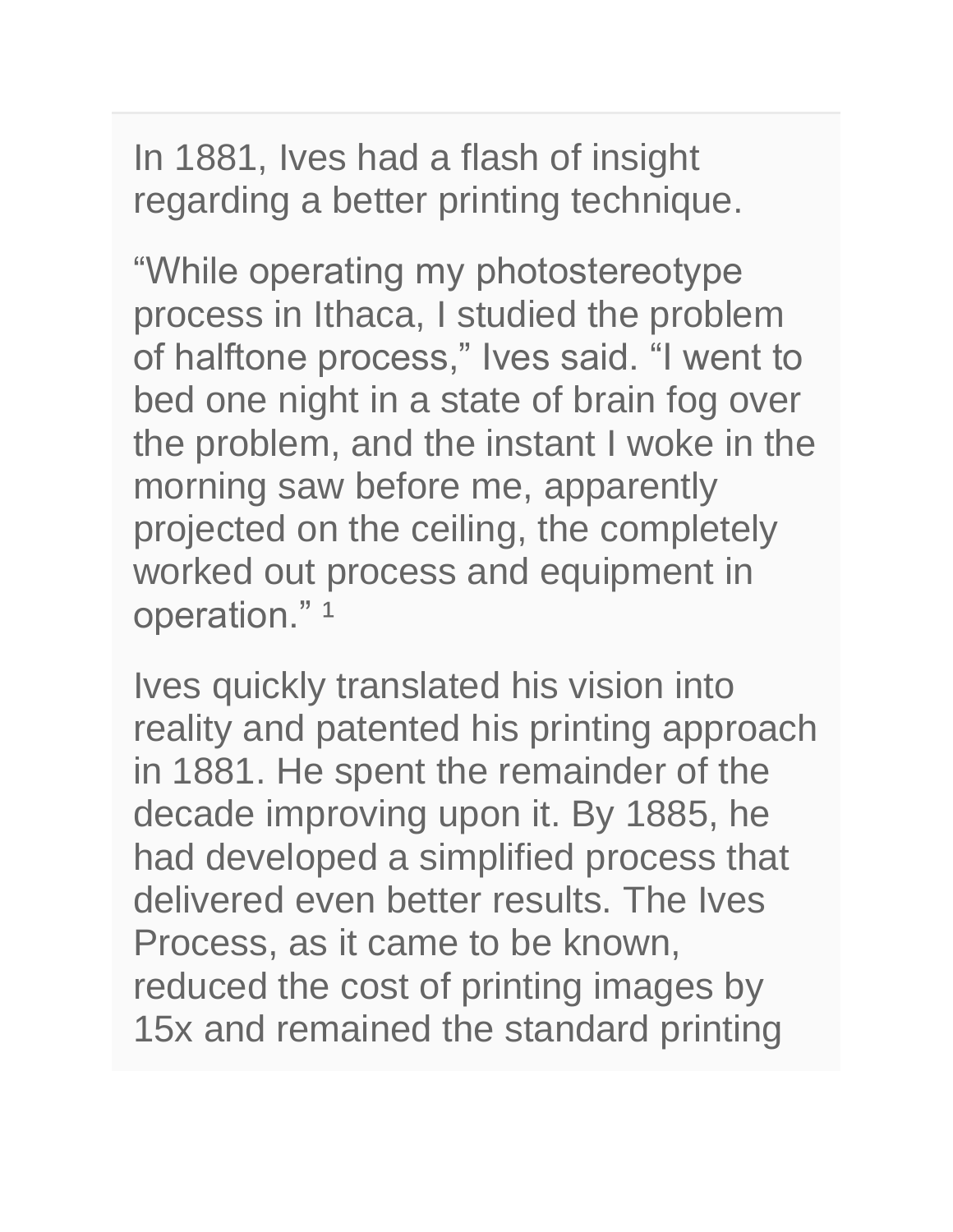technique for the next 80 years.

Alright, now let's discuss what lessons we can learn from Ives about the creative process.



The printing process developed by Frederic Eugene Ives used a method called "halftone printing" to break a photograph down into a series of tiny dots. The image looks like a collection of dots up close, but when viewed from a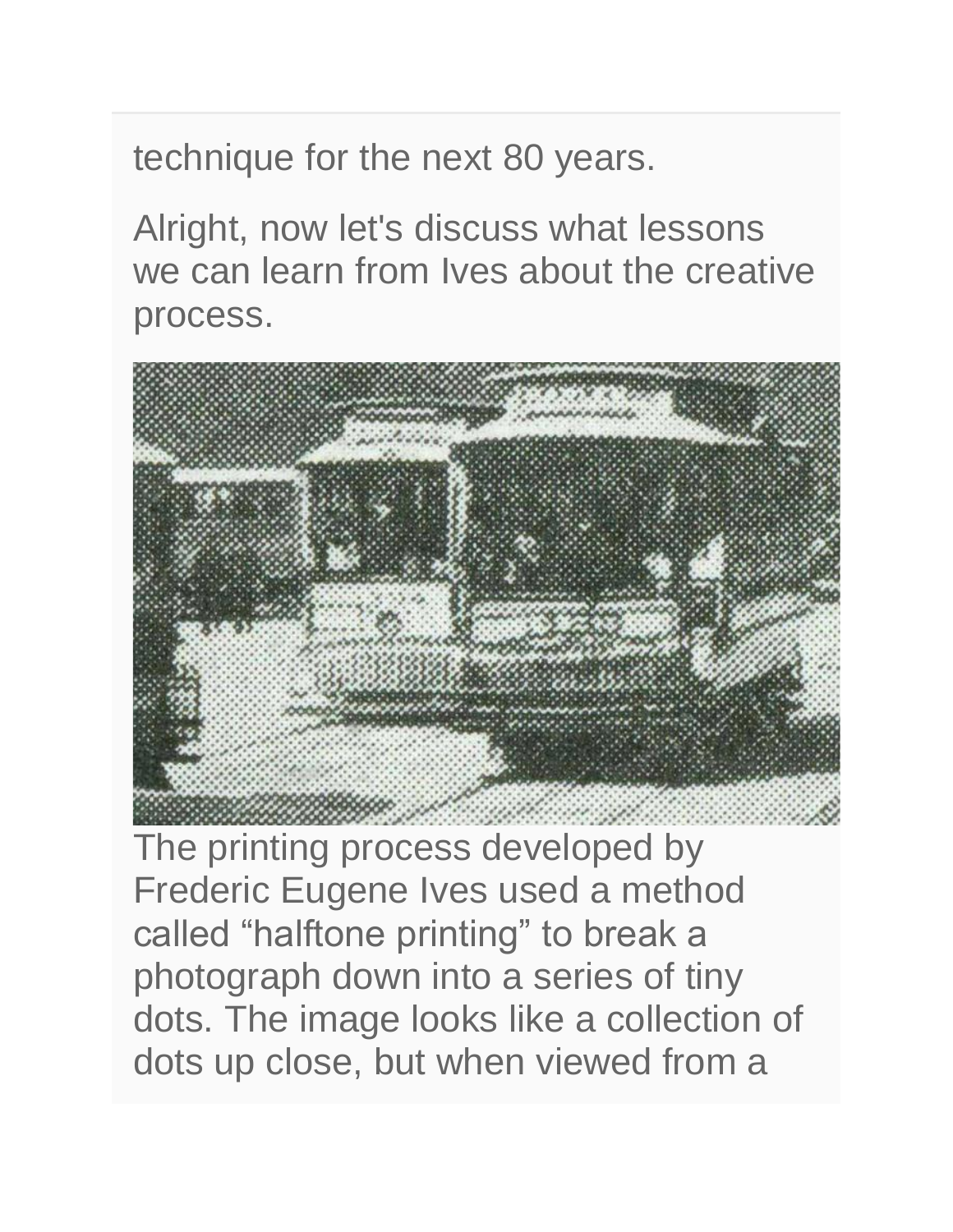normal distance the dots blend together to create a picture with varying shades of gray. (Source: Unknown.)

# **The 5 Stages of the Creative Process**

In 1940, an advertising executive named James Webb Young published a short guide titled, [A Technique for Producing](https://spworkforce.us12.list-manage.com/track/click?u=385d6e09e627cad3fffc9d93f&id=eb6dd19319&e=516b2a2ead)  [Ideas](https://spworkforce.us12.list-manage.com/track/click?u=385d6e09e627cad3fffc9d93f&id=eb6dd19319&e=516b2a2ead). In this guide, he made a simple, but profound statement about generating creative ideas.

According to Young, innovative ideas happen when you develop new combinations of old elements. In other words, creative thinking is not about generating something new from a blank slate, but rather about taking what is [already present and combining those bits](https://spworkforce.us12.list-manage.com/track/click?u=385d6e09e627cad3fffc9d93f&id=1908da522a&e=516b2a2ead)  [and pieces in a way that has not been done](https://spworkforce.us12.list-manage.com/track/click?u=385d6e09e627cad3fffc9d93f&id=1908da522a&e=516b2a2ead)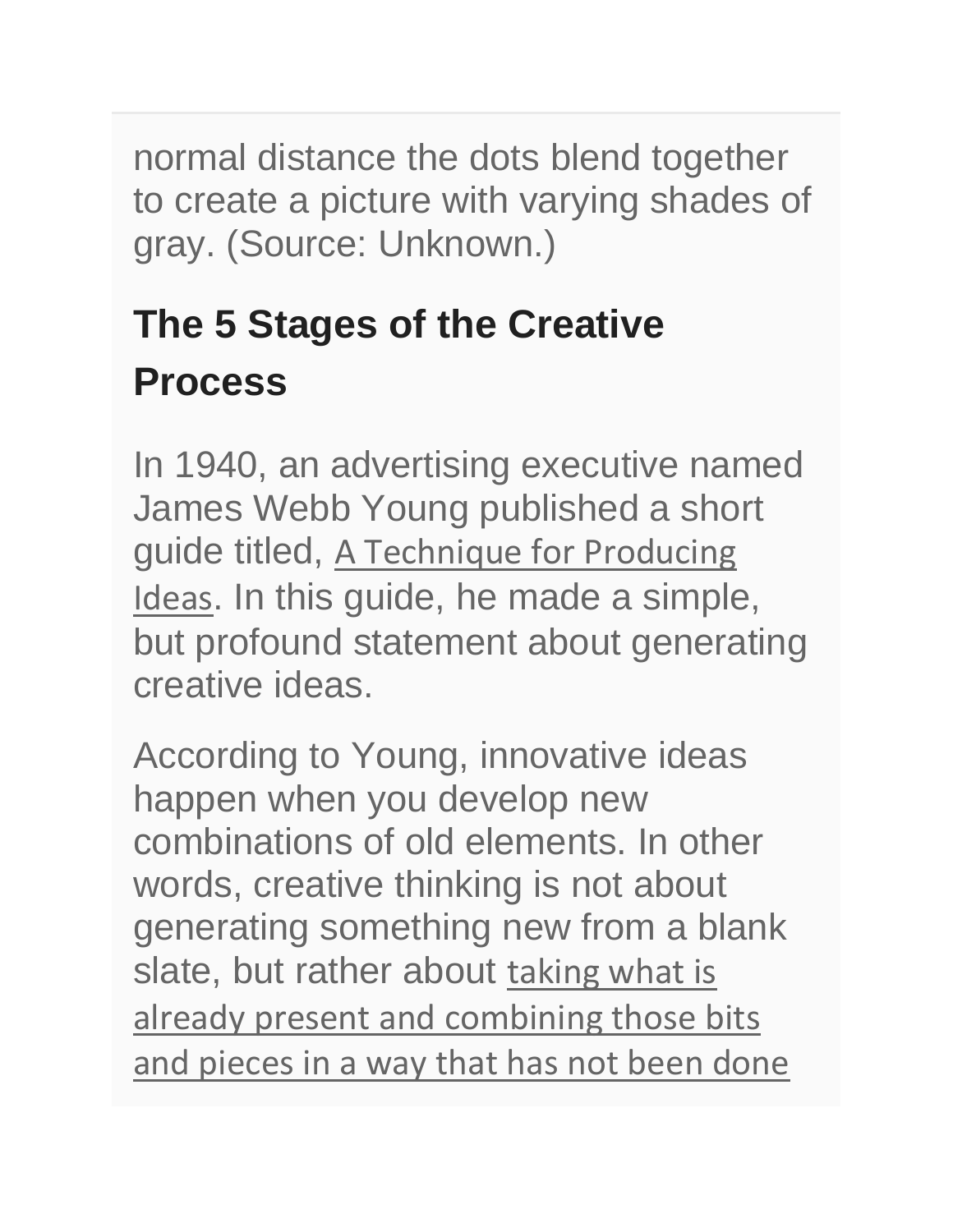### [previously](https://spworkforce.us12.list-manage.com/track/click?u=385d6e09e627cad3fffc9d93f&id=1908da522a&e=516b2a2ead).

Most important, the ability to generate new combinations hinges upon your ability to see the relationships between [concepts](https://spworkforce.us12.list-manage.com/track/click?u=385d6e09e627cad3fffc9d93f&id=1f8ada0555&e=516b2a2ead). If you can form a new link between two old ideas, you have done something creative.

Young believed this process of creative connection always occurred in five steps.

- 1. **Gather new material.** At first, you learn. During this stage you focus on 1) learning specific material directly related to your task and 2) learning general material by becoming fascinated with a wide range of concepts.
- 2. **Thoroughly work over the materials in your mind.** During this stage, you examine what you have learned by looking at the facts from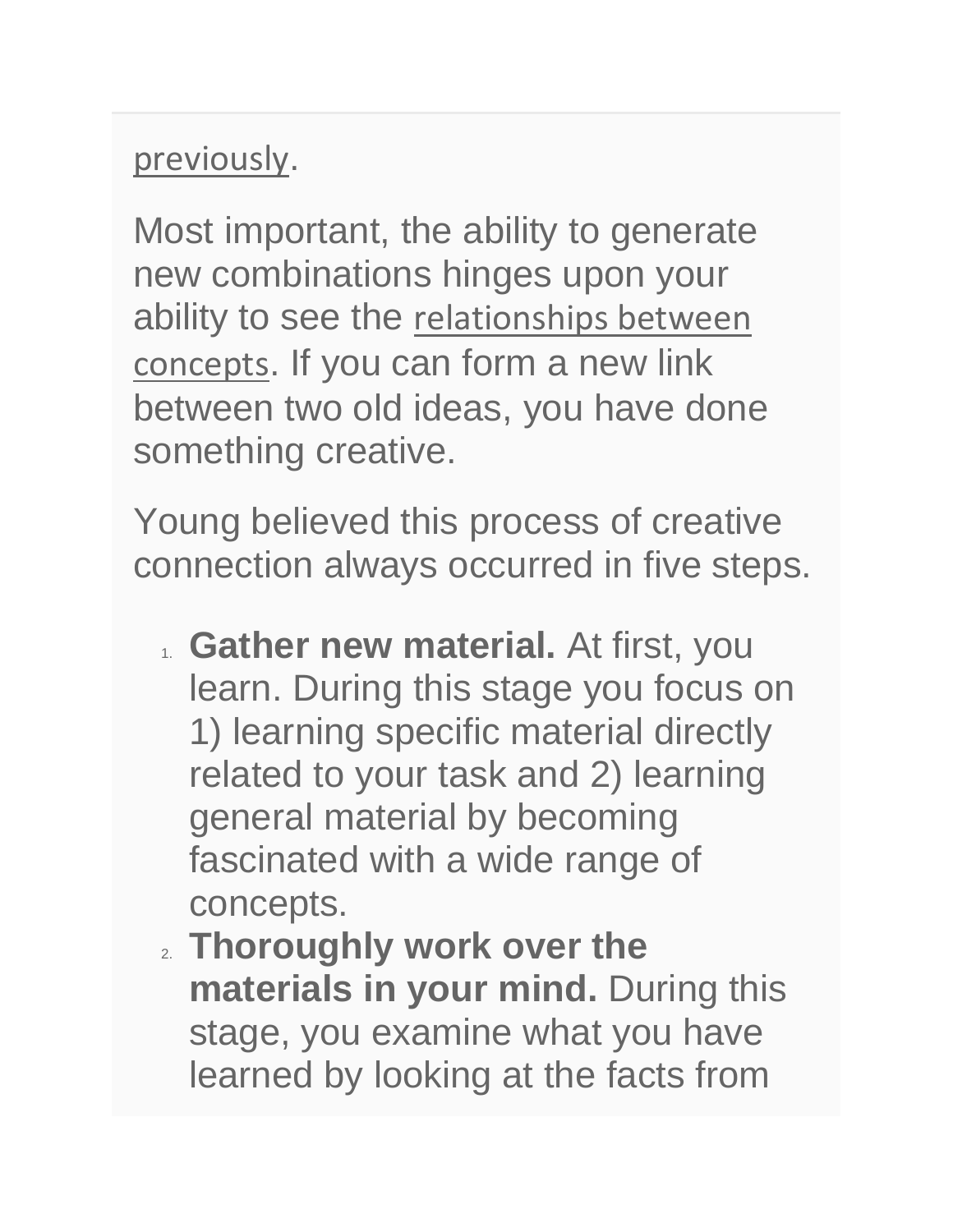different angles and experimenting with fitting various ideas together.

- 3. **Step away from the problem.** Next, you put the problem completely out of your mind and go do something else that excites you and energizes you.
- 4. **Let your idea return to you.** At some point, but only after you have stopped thinking about it, your idea will come back to you with a flash of insight and renewed energy.
- 5. **Shape and develop your idea based on feedback.** For any idea to succeed, you must release it out into the world, submit it to criticism, and adapt it as needed.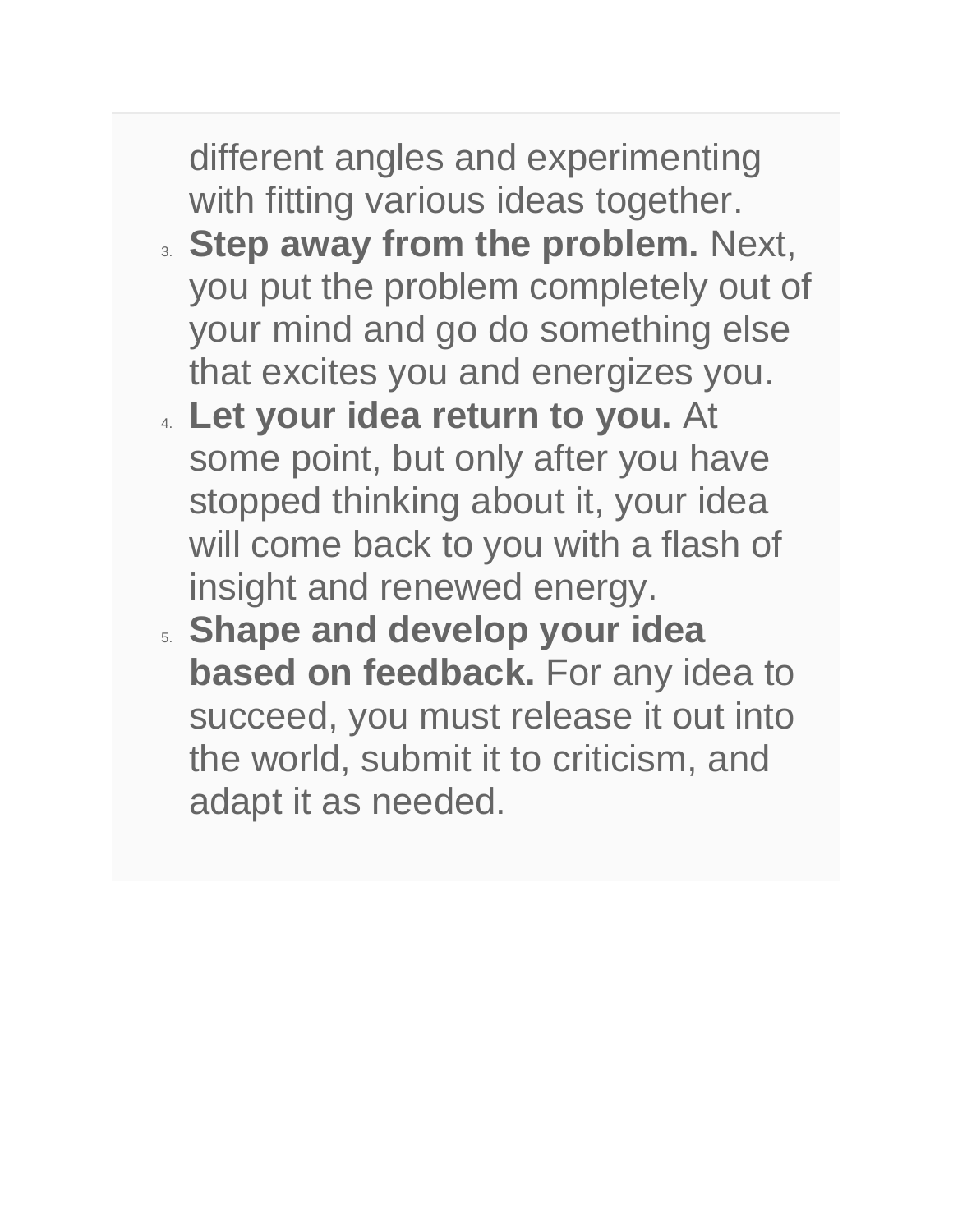

### **The Idea in Practice**

The creative process used by Frederic Eugene Ives offers a perfect example of these five steps in action.

First, Ives gathered new material. He spent two years working as a printer's apprentice and then four years running the photographic laboratory at Cornell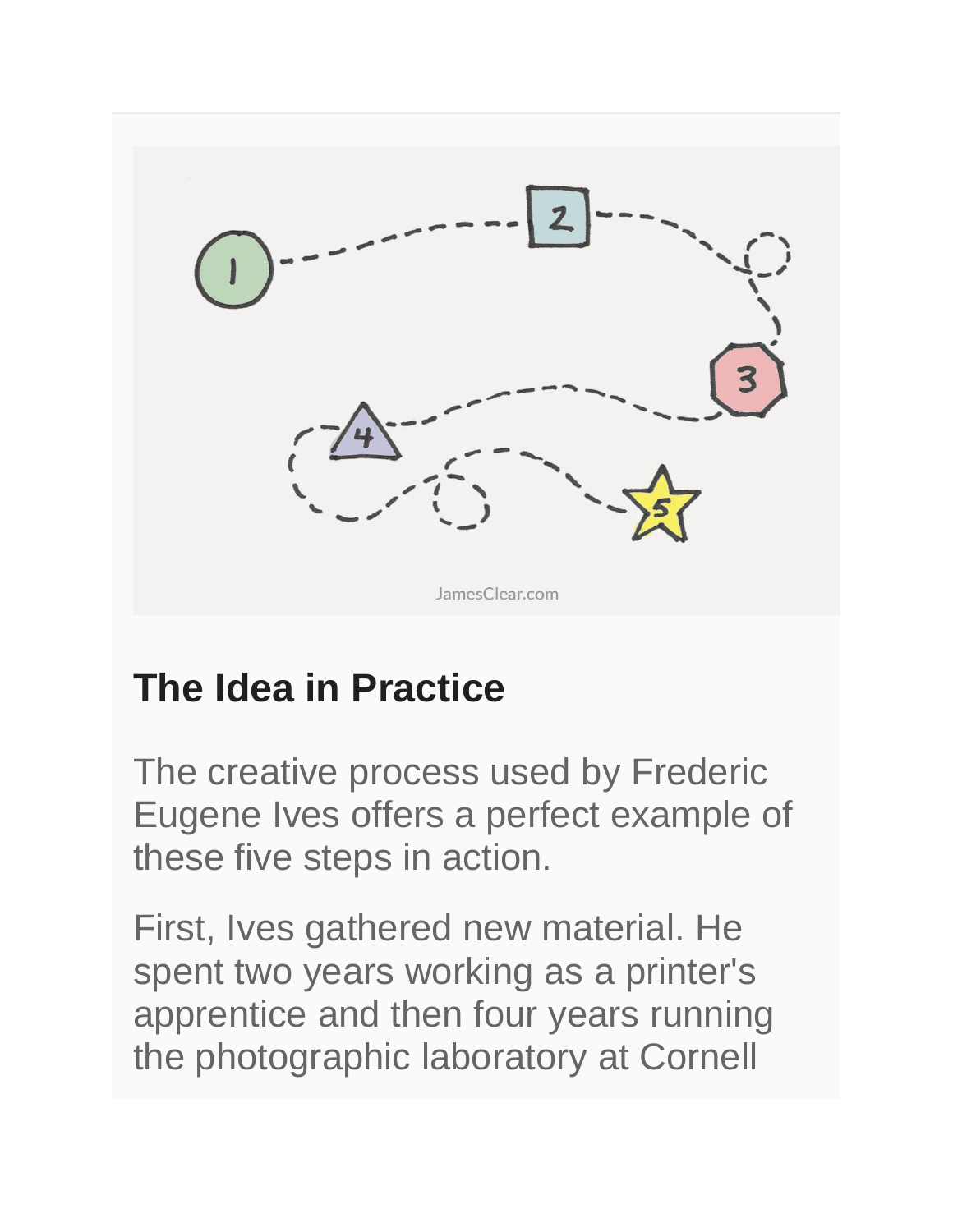University. These experiences gave him a lot of material to draw upon and make associations between photography and printing.

Second, Ives began to mentally work over everything he learned. By 1878, Ives was spending nearly all of his time experimenting with new techniques. He was constantly tinkering and experimenting with different ways of putting ideas together.

Third, Ives stepped away from the problem. In this case, he went to sleep for a few hours before his flash of insight. Letting creative challenges sit for longer periods of time can work as well. Regardless of how long you step away, you need to do something that interests you and takes your mind off of the problem.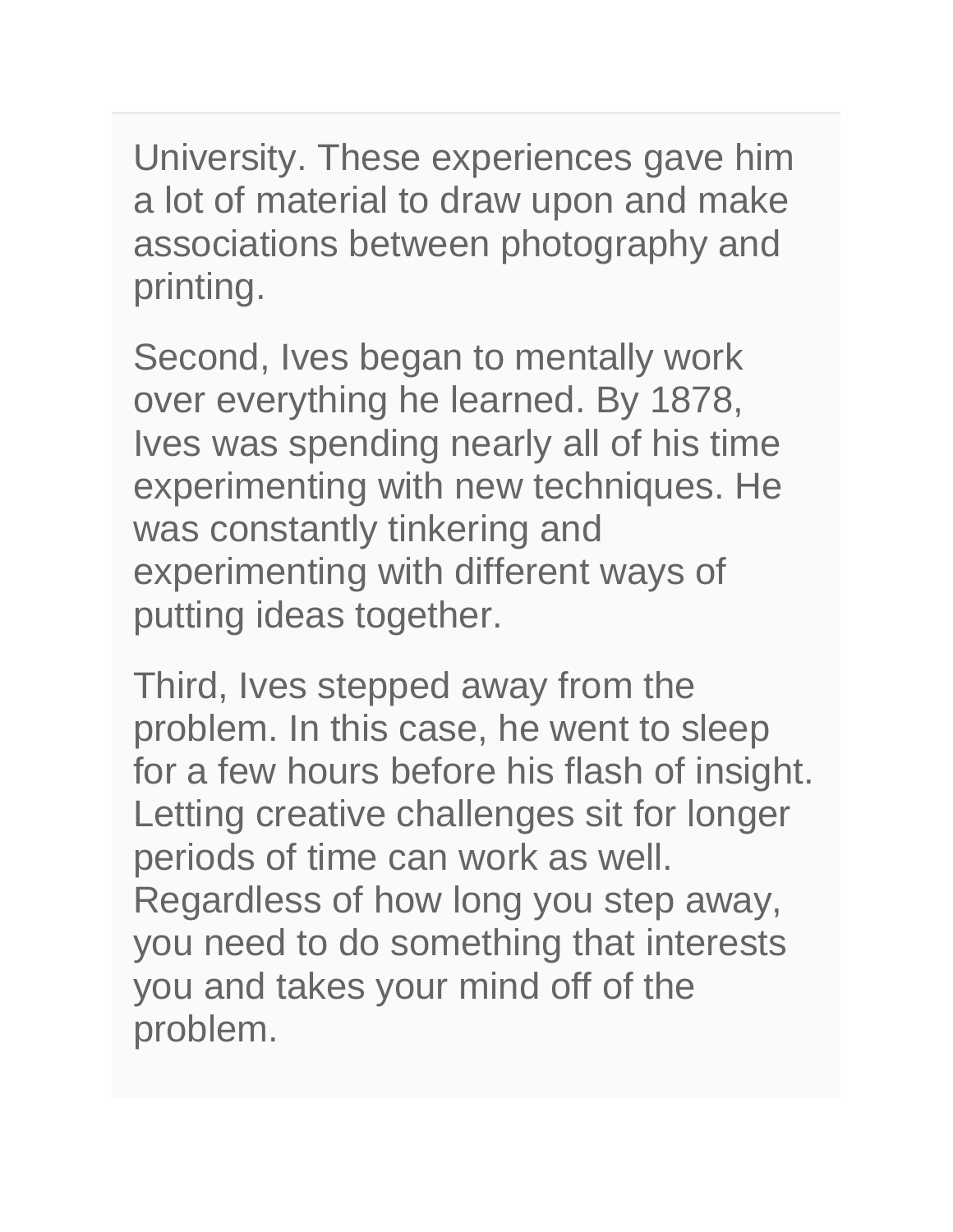Fourth, his idea returned to him. Ives awoke with the solution to his problem laid out before him. (On a personal note, I often find creative ideas hit me just as I am lying down for sleep. Once I give my brain permission to stop working for the day, the solution appears easily.)

Finally, Ives continued to revise his idea for years. In fact, he improved so many aspects of the process he filed a second patent. This is a critical point and is often overlooked. It can be easy to fall in love with the initial version of your idea, but great ideas always evolve.

### **The Creative Process in Short**

"An idea is a feat of association, and the height of it is a good metaphor." —Robert Frost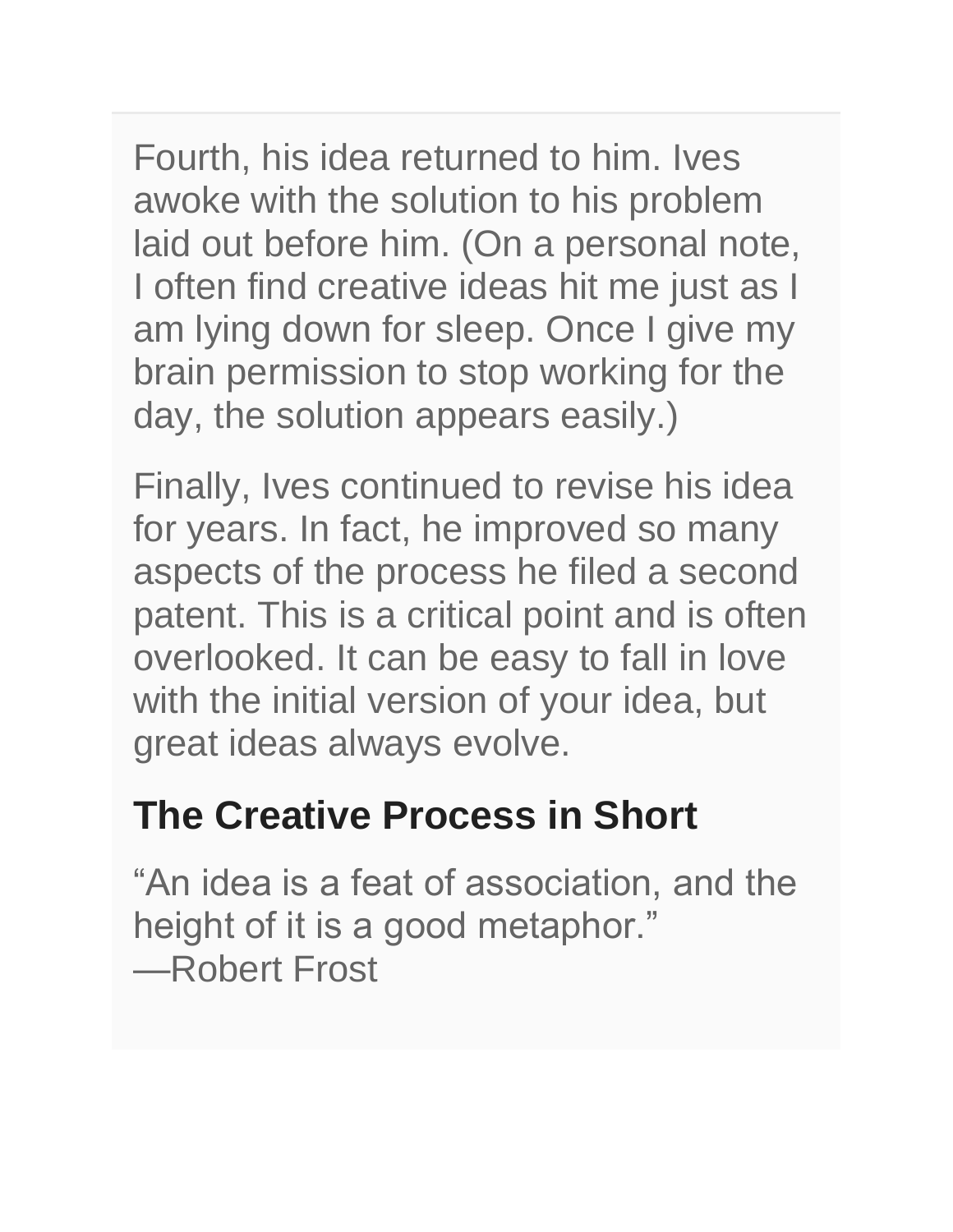The creative process is the act of making new connections between old ideas. Thus, we can say creative thinking is the task of recognizing relationships between concepts.

One way to approach creative challenges is by following the five-step process of 1) gathering material, 2) intensely working over the material in your mind, 3) stepping away from the problem, 4) allowing the idea to come back to you naturally, and 5) testing your idea in the real world and adjusting it based on feedback.

Being creative isn't about being the first (or only) person to think of an idea. More often, creativity is about connecting ideas.

### **FOOTNOTES**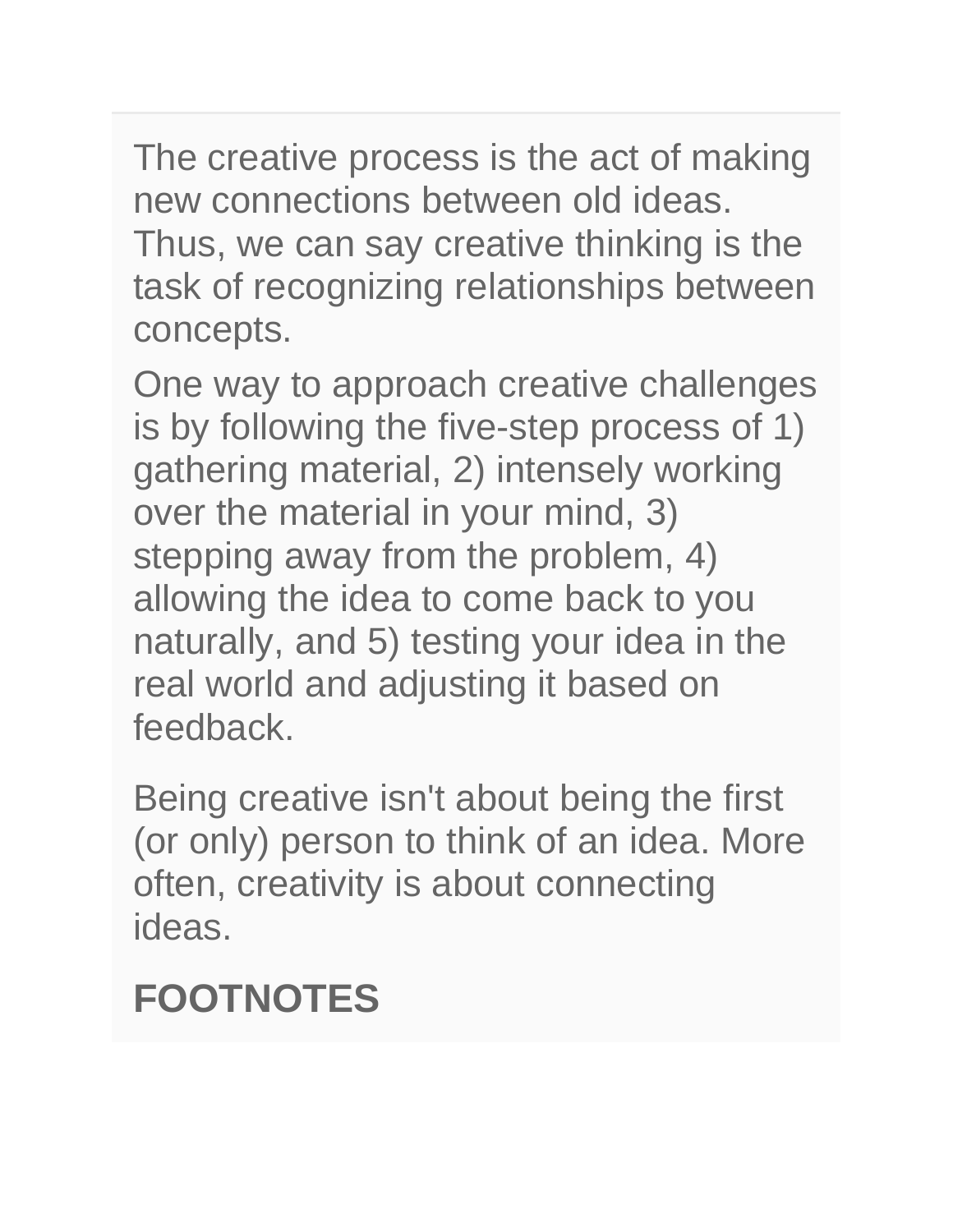$\Lambda$ . This quote is excerpted from  $\underline{A}$ [Technique for Producing Ideas](https://spworkforce.us12.list-manage.com/track/click?u=385d6e09e627cad3fffc9d93f&id=1302847871&e=516b2a2ead) by James Webb Young. Page 21.

**Texas Economy added 62,800 non-farm jobs in April 2022.**

*State unemployment rate is 4.3 percent for April*

AUSTIN – In April 2022, Texas' unemployment rate was 4.3%, a decrease of 0.1% from March's rate of 4.4 percent.

[Read the full](https://spworkforce.us12.list-manage.com/track/click?u=385d6e09e627cad3fffc9d93f&id=37536d248f&e=516b2a2ead) [press release](https://spworkforce.us12.list-manage.com/track/click?u=385d6e09e627cad3fffc9d93f&id=908426e098&e=516b2a2ead)[.](https://spworkforce.us12.list-manage.com/track/click?u=385d6e09e627cad3fffc9d93f&id=9924b54a28&e=516b2a2ead)

**Sources:**

**Texas Labor Market Review** 

[https://texaslmi.com/api/GetHomeLinks/TLMR](https://spworkforce.us12.list-manage.com/track/click?u=385d6e09e627cad3fffc9d93f&id=14649eea8f&e=516b2a2ead)

**A Proud Partner of the American Job Center Network**

*Copyright © 2017 Workforce Solutions South Plains, All rights reserved.* Workforce Solutions South Plains Community Stakeholder

> **Our mailing address is:** Workforce Solutions South Plains Board Administration 1500 Broadway, Ste. 800, Lubbock, TX 79401 (806) 744-1987